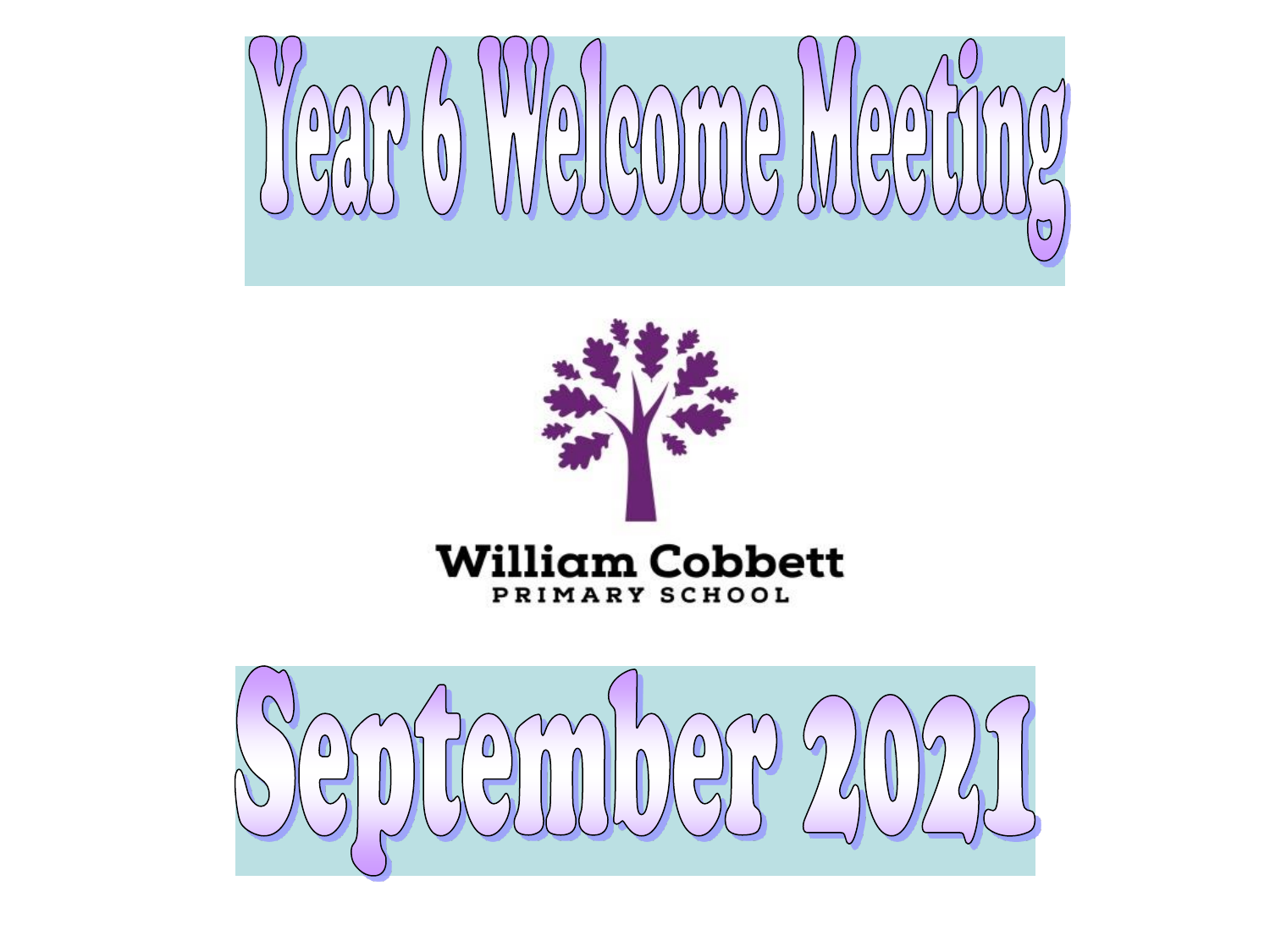

# ❖To enable parents to meet the year 6 staff

❖To inform you about specific information and reminders for Year 6

> ❖To help with a smooth transition between year groups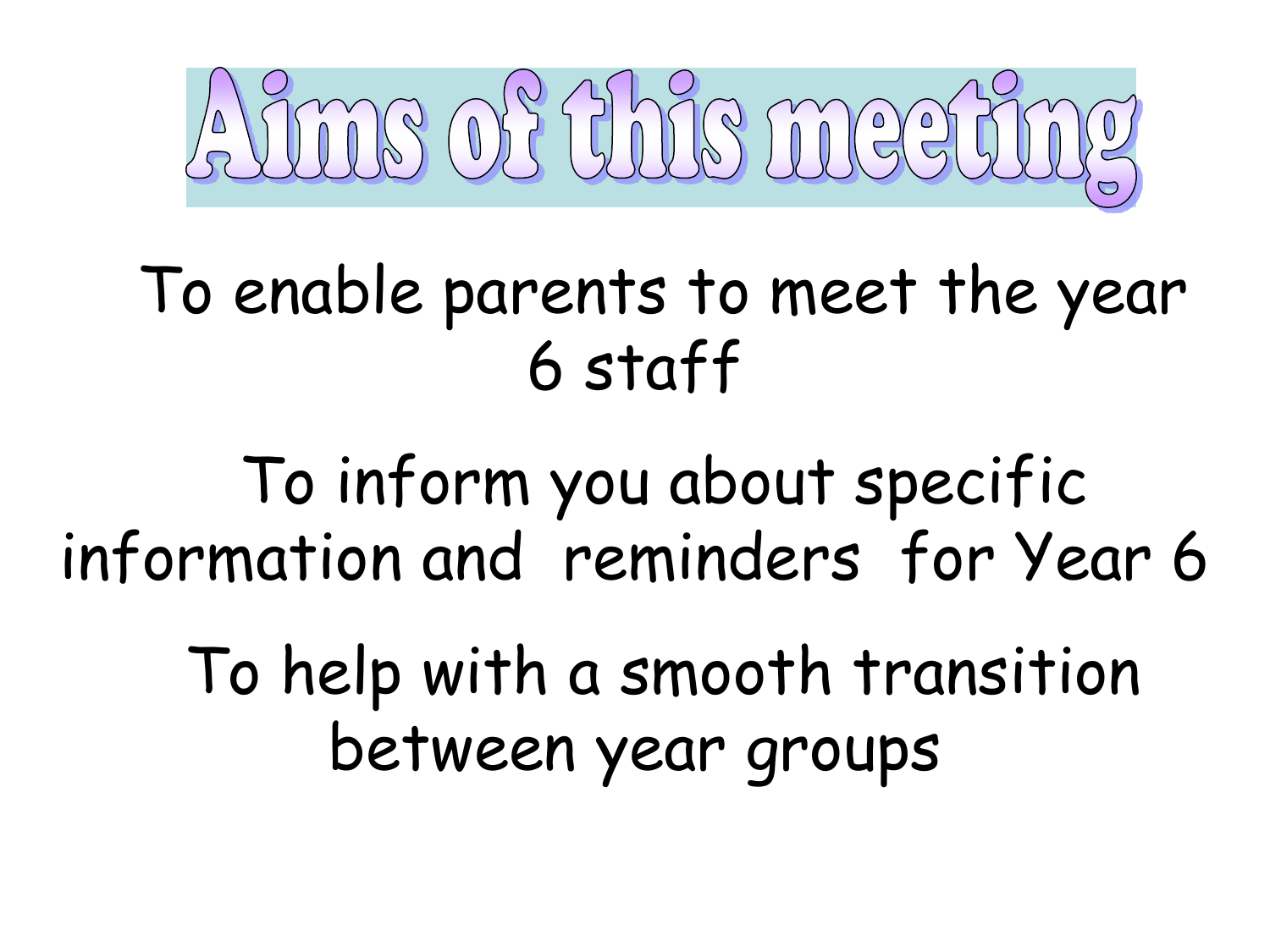$\overline{0}$ 

#### Eagle Class teacher: Miss West

Kestrel

Class teacher: Miss Brown

### Owl

Class teacher: Mr Lucas. The class is currently being taught by Miss Ferris

We are very lucky to have Mrs Cooper as an additional Year 6 teacher this year..

HLTAs: Mrs Soane and Mrs Kemp. TAs: Mrs Spark, Mrs Stacey and Mrs Thorby. SNAs: Mrs Froud.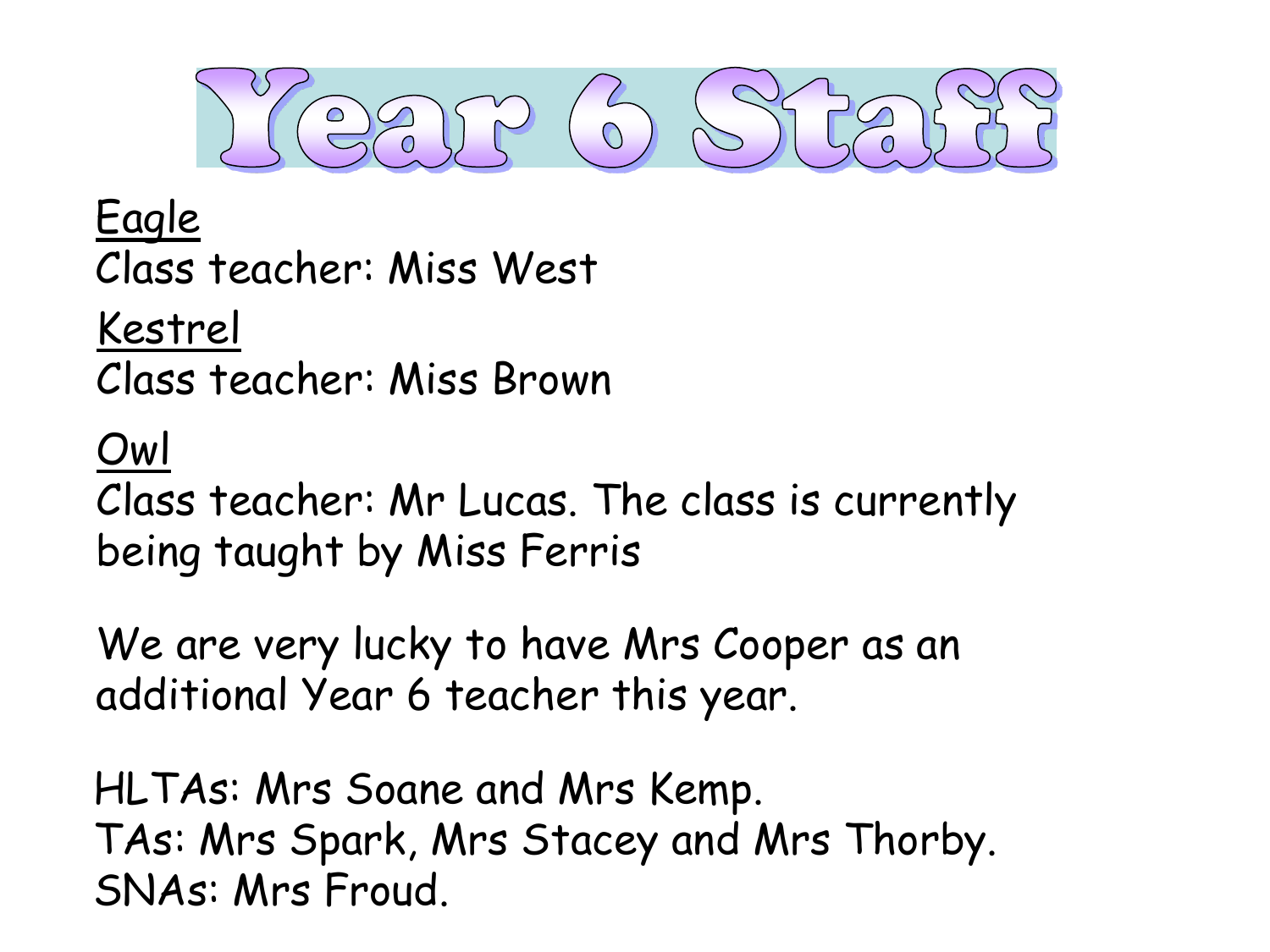# mathom on our we

The website has the curriculum map for the year so you can see topics and subjects we will be covering.

Dates can be found on the website. The Autumn dates were also in the Year 6 newsletter sent to you at the end of the Summer Term.

We will inform you of any additional dates which arise via email and on Seesaw.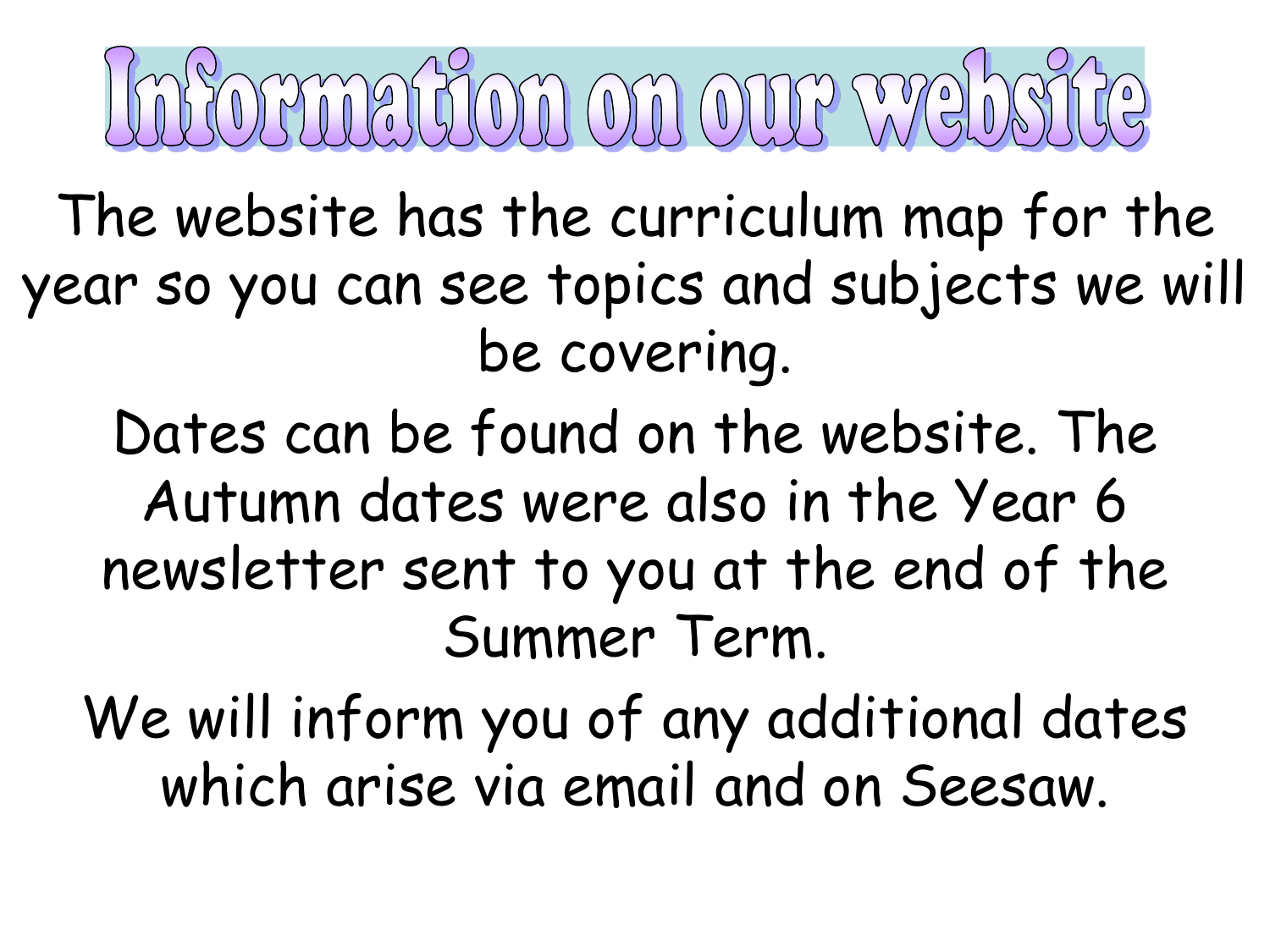|                     | Autumn                                                                                                                                  | <b>Spring</b>                                                                     | Summer                                                                                                                         |
|---------------------|-----------------------------------------------------------------------------------------------------------------------------------------|-----------------------------------------------------------------------------------|--------------------------------------------------------------------------------------------------------------------------------|
| English             | <b>WW2</b> stories<br>WW2 poetry<br><b>Diaries</b><br>Spy stories<br>Persuasive writing                                                 | Discussion texts<br>Story writing<br>News recounts<br>Poetry                      | Story writing<br><b>Formal letters</b><br>Choice of writing styles                                                             |
| <b>Science</b>      | Electricity<br>Light                                                                                                                    | Animals, including humans                                                         | Living Things and their<br><b>Habitats</b><br><b>Evolution and Inheritance</b>                                                 |
| I.C.T.              | Computer systems and<br>networks<br>Programming - sensing                                                                               | Creating media -webpages<br>and 3D modelling<br>E-Safety                          | Programming -variables<br>Data and information -<br>spreadsheets                                                               |
| <b>Cornerstones</b> | A Child's War                                                                                                                           | Hola Mexico                                                                       | A Frozen Kingdom                                                                                                               |
|                     | Tomorrow's World                                                                                                                        | <b>Heart and Blood</b>                                                            | Darwin's Delights                                                                                                              |
| P.E.                | <b>Invasion Games</b>                                                                                                                   | OAA, Net/Wall games                                                               | <b>Athletics</b><br>Striking/fielding games                                                                                    |
| <b>Music</b>        | <b>Happy</b><br><b>Classroom Jazz 2</b>                                                                                                 | A New Year Carol<br>You've Got a Friend                                           | Music and Me<br>Reflect, Rewind and Replay                                                                                     |
| R.E.                | <b>Five Pillars of Islam</b><br>How is God three?<br>What do the Gospels say<br>about the birth of Jesus -<br>and why is it 'good news' | What is the church?<br>What helps Hindus to<br>worship?<br>Did Jesus have to die? | Adam, Eve, Christmas and<br>Easter: What are the<br>connections?<br>What is the 'golden rule'? -<br>and are they all the same? |
| P.S.H.E.            | Being Me in My World<br><b>Celebrating Difference</b>                                                                                   | <b>Dreams and Goals</b><br><b>Healthy Me</b>                                      | Relationships.<br><b>Changing Me</b>                                                                                           |
| French              | About the Town                                                                                                                          | Me & My Family                                                                    | Our Universe                                                                                                                   |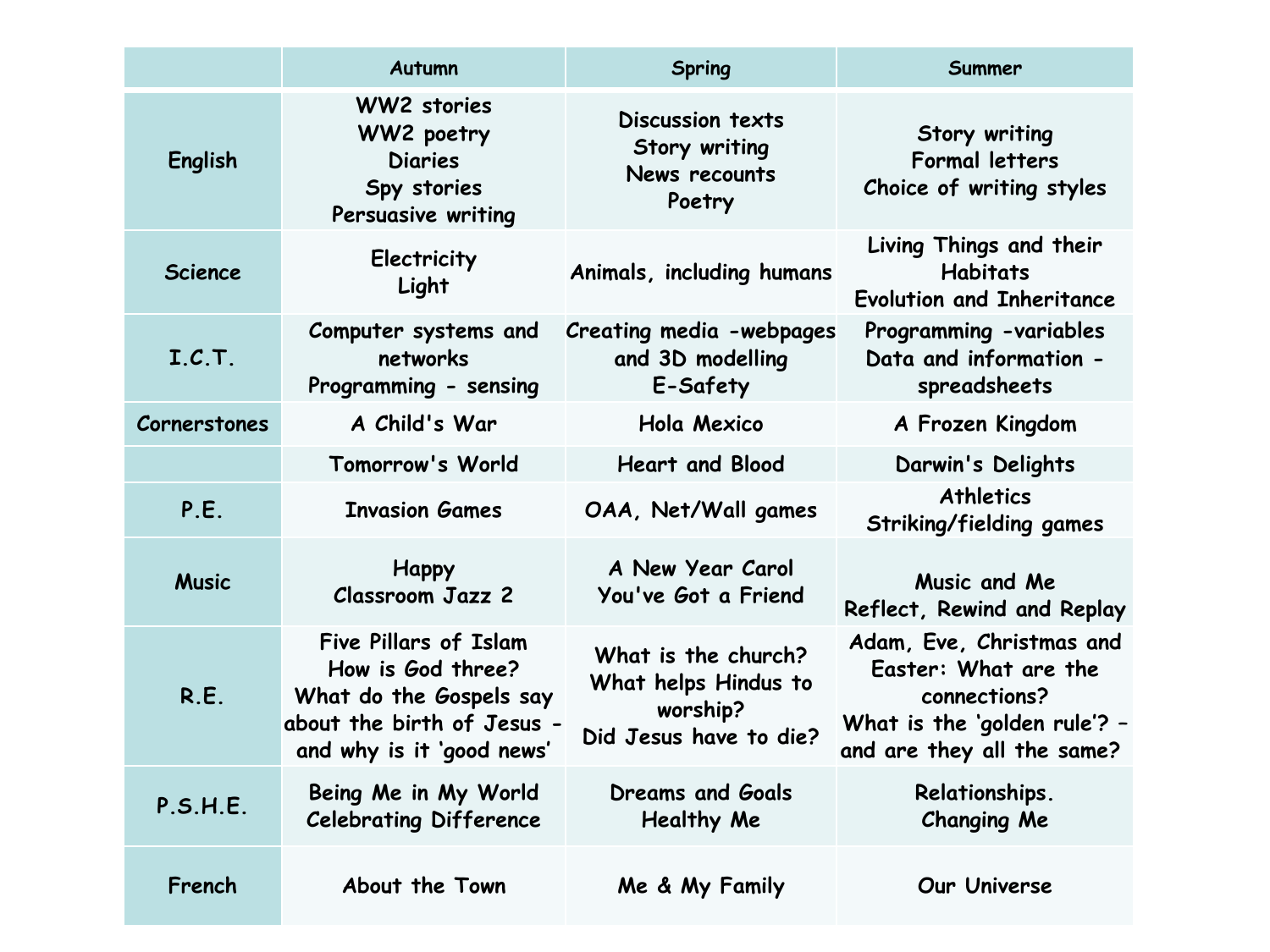

AUTUMN TERM

World War 2 day

Stem workshop for the launch of our topic ' Tomorrow's World' SPRING TERM

We will be planning launch events for cornerstones which we will inform you about

SUMMER TERM

Visit to Marwell Zoo

Bikeability Level 2

Residential visit to the Isle of Wight

There may be other activities that are arranged throughout the term. We will always endeavour to keep costs minimal and often take options such as walking to reduce the price of activities!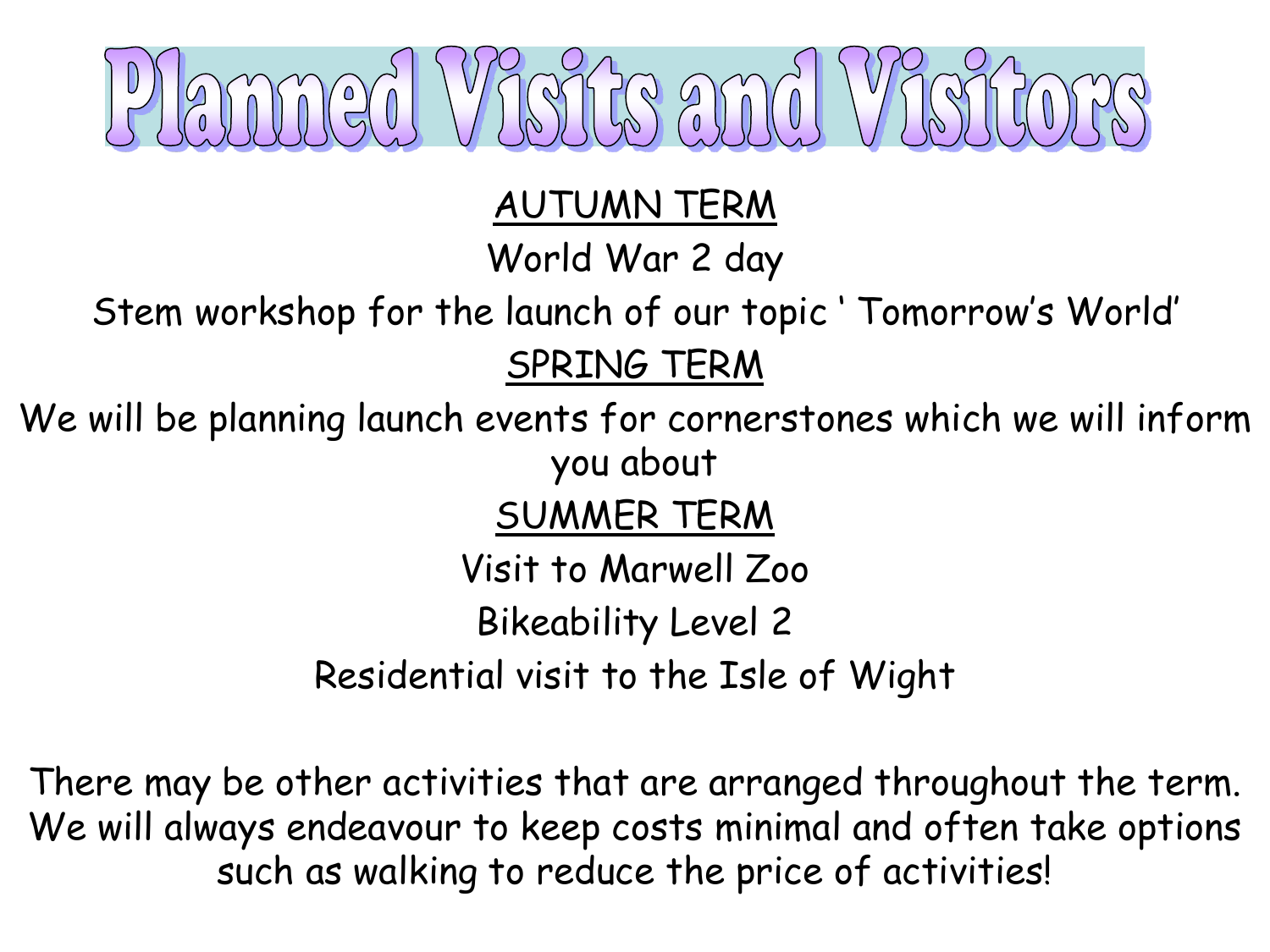## PAIL FREITH  $\circ$

We use blue handwriting pens in Year 6 - gel type and erasable please. These can be purchased alongside refills from school. They can be found on SCOPAY and are usually cheaper than in shops!

PE kit: just a quick reminder that we ask children to be in shorts and not cycling shorts. This was sent out as a reminder at the end of last term. PE days were sent out last Friday in a newsletter.

NO jewellery to be worn for P.E. lessons or covered with tape. Long hair must be tied back. Where earrings are worn, these should be small gold or silver studs only and must be removable by the children.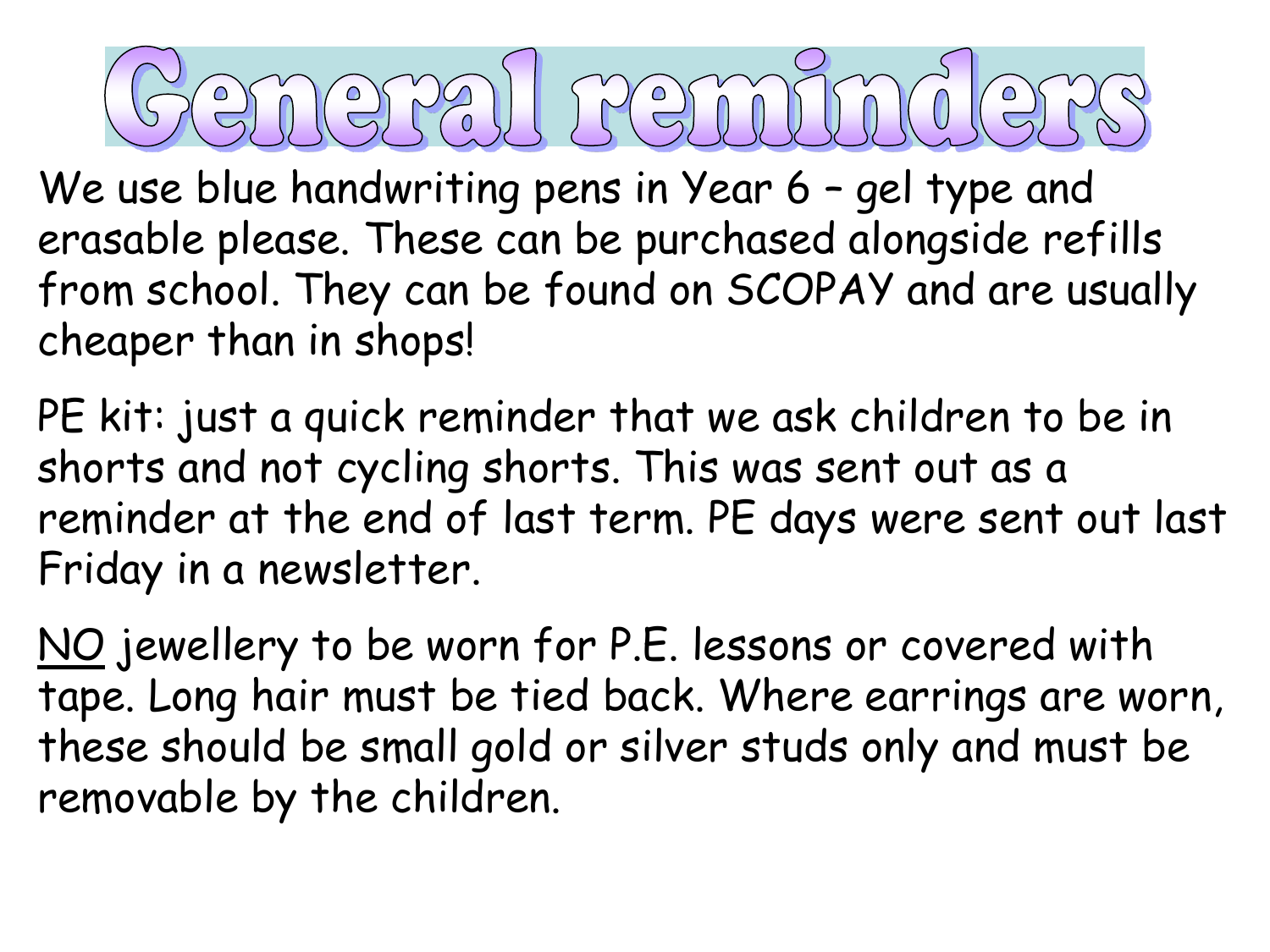# eral remi

Analogue watches only please and no fit bit type devices to be worn to school.

Mobile phones: we do not encourage children to bring mobile phones to school. Any urgent messages must be communicated through the office. If there is an exceptional circumstance for your child to need a mobile phone, please request a form from school. If a phone is in school, it will be switched off and kept in the classroom cupboard during the day. Children are not permitted to have phones out on the school site.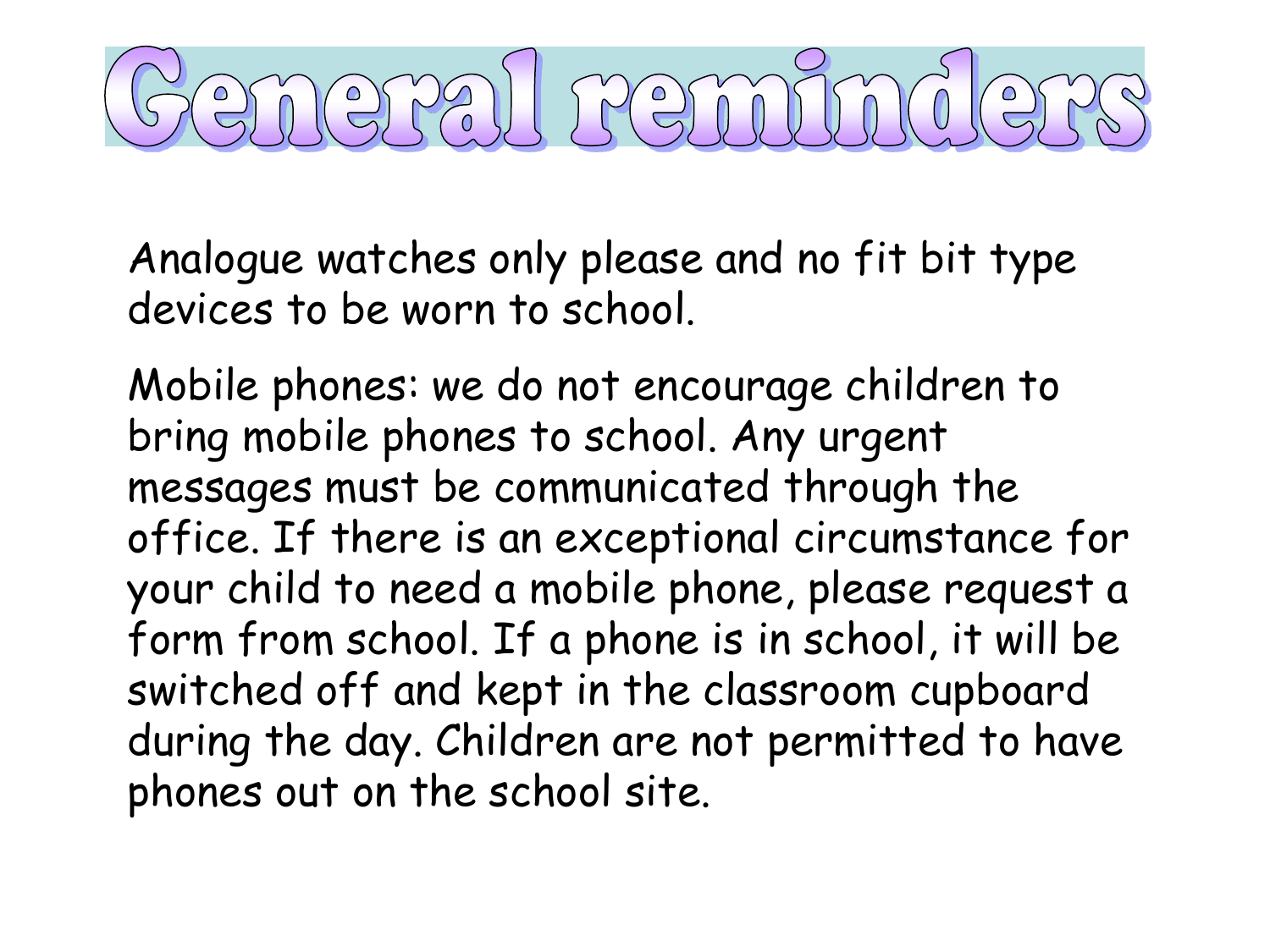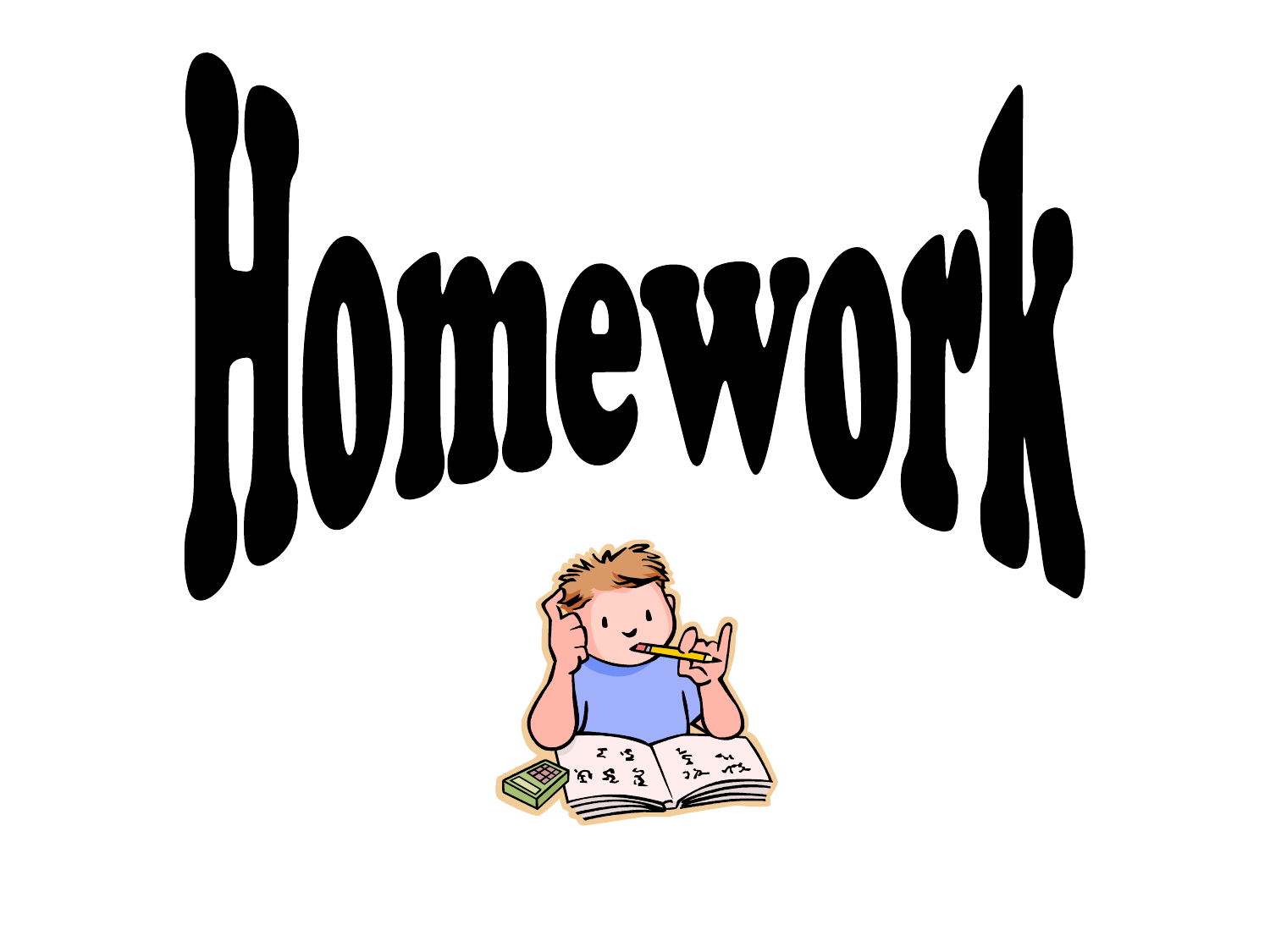### Monday to Friday

Spelling tasks: weekly

5/10 minutes a few times a week is recommended. These will be set on Seesaw and we may send words home.

### Thursday

•English one week and Maths the next week. They have until the following Tuesday to complete these tasks. They will be set on Seesaw or My Maths.

•Cornerstones tasks: a list of tasks which children can choose from for each half term. We will recommend how many tasks are a reasonable amount. Usually this will be 1 or 2.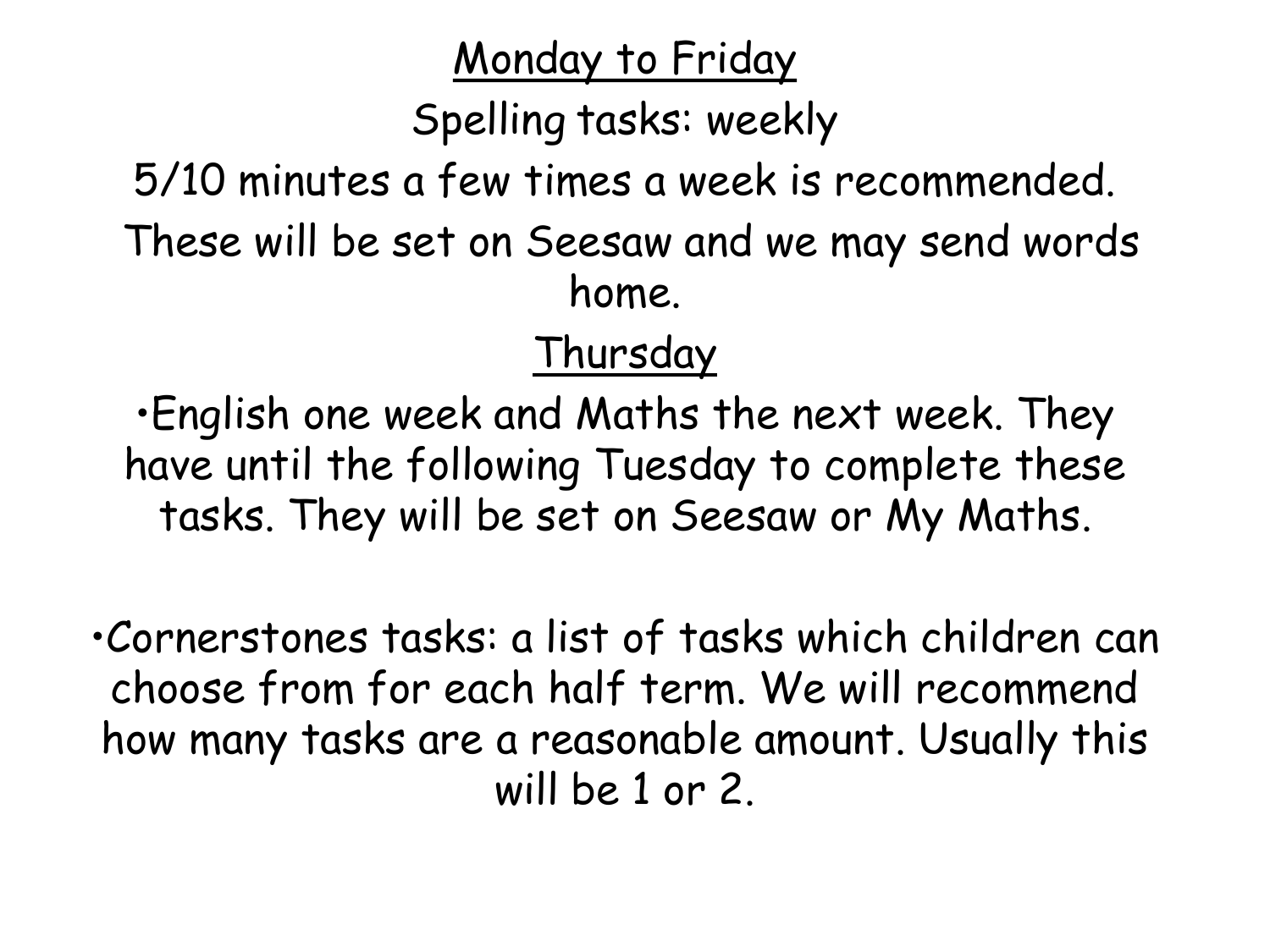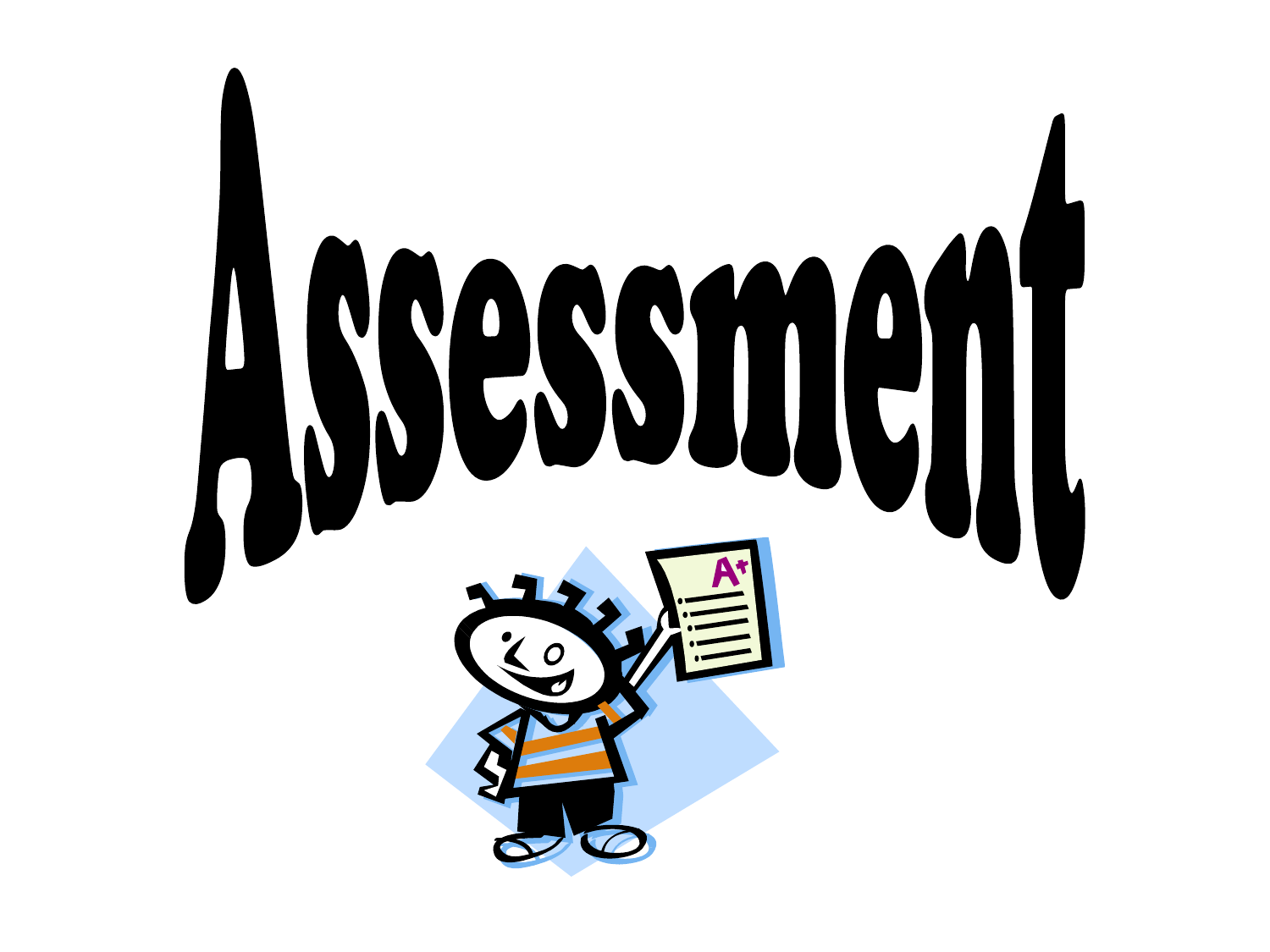# Key Stage 2 test week 2022

The key stage 2 tests are timetabled from Monday 9 May to Thursday 12 May 2022.

We ask that you do not make appointments for your children during school time this week.

Further information will be

communicated nearer the time.

We do not mention these tests during the Autumn term to the children.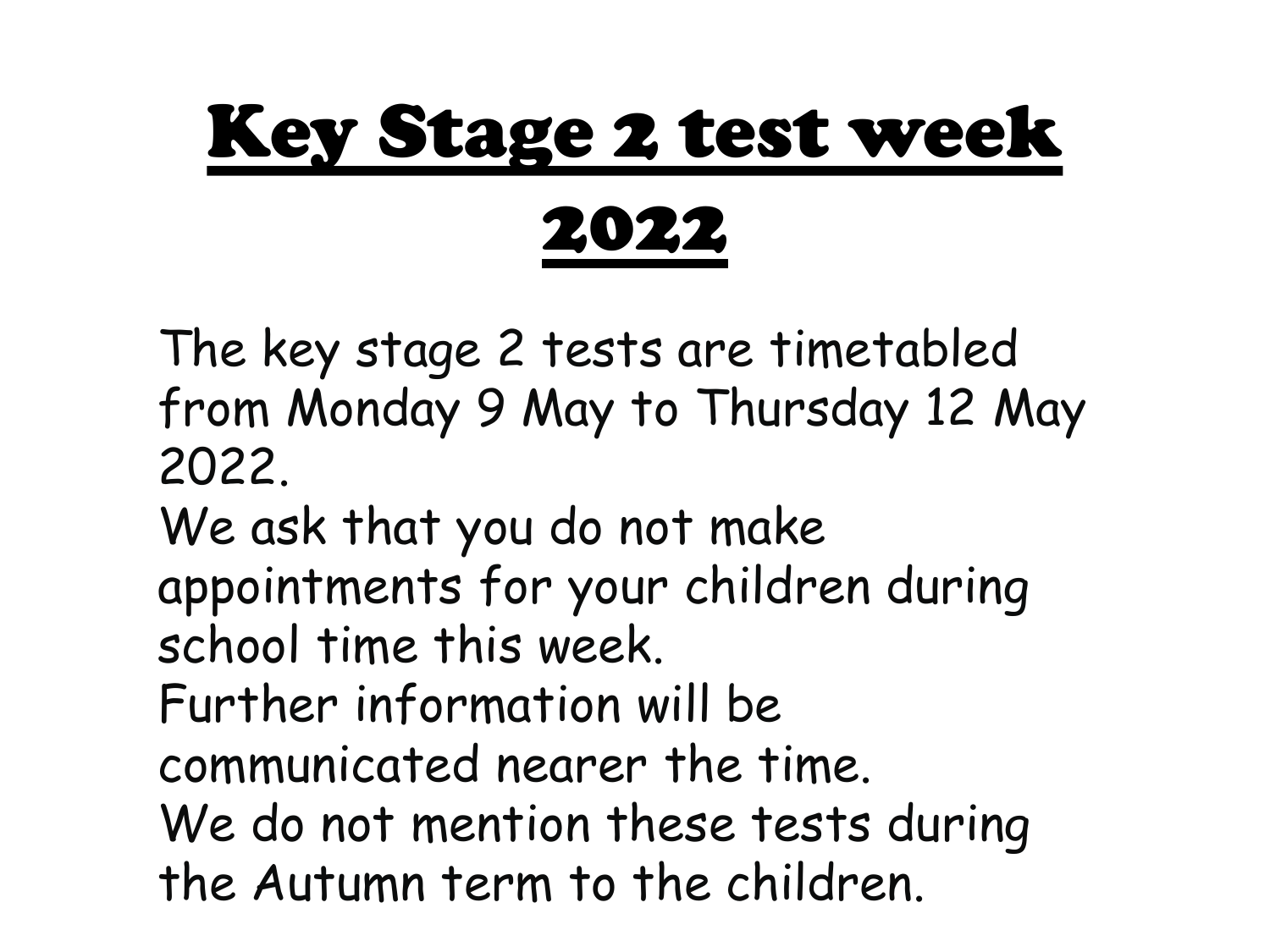## How parents can help and support with learning

Reading: reading challenge in school. We ask that parents sign the reading record book each week while children are recording reading.

Maths: times tables and practical maths. Encouraging use of Doodlemaths – this is so much more effective if used at home.

Projects: cornerstone projects are a great way to collaborate with your child's learning.

We hope to be able to welcome parents back into school to help in the future but not yet.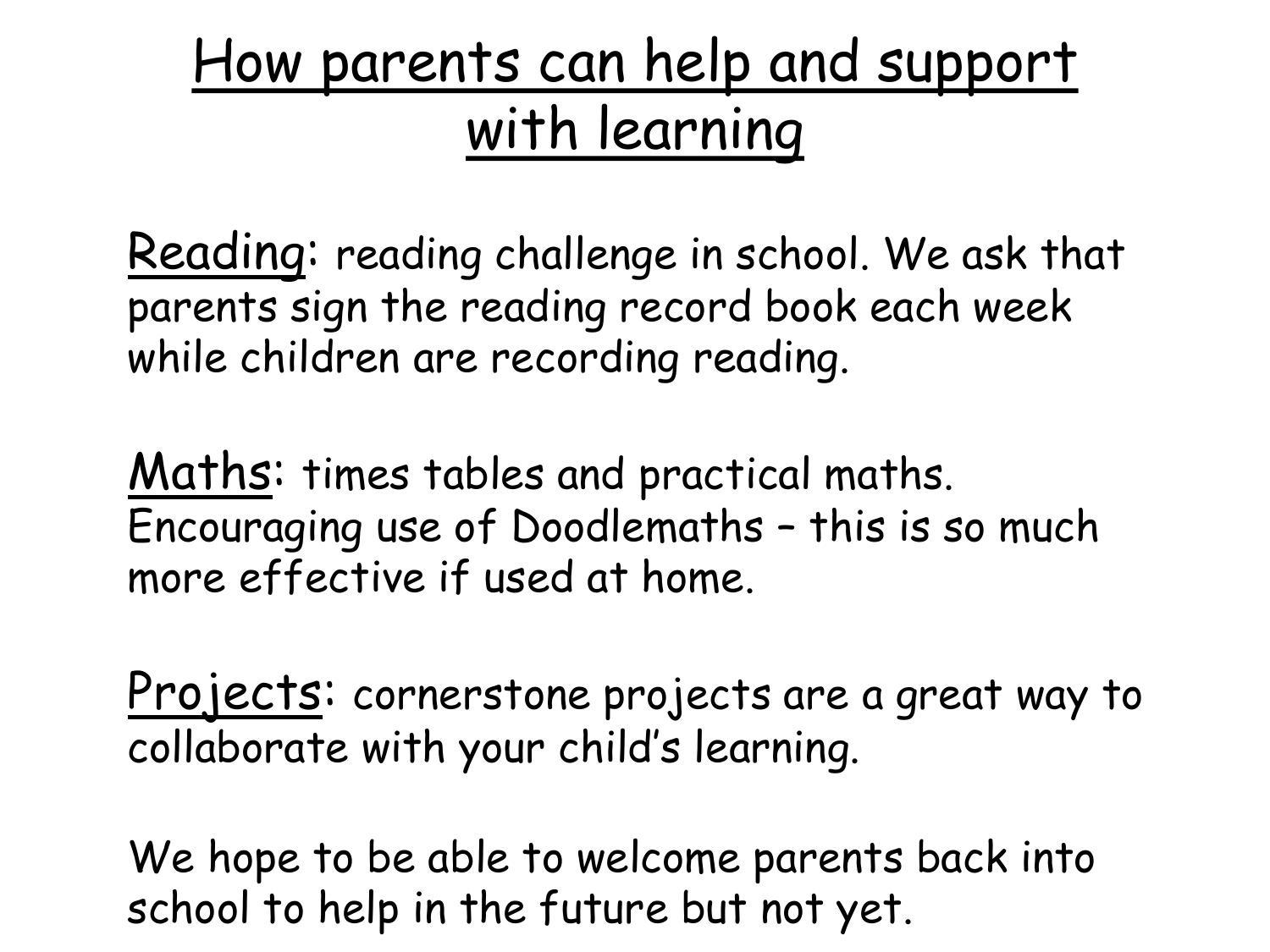

There will be work built in throughout the year for preparing the children for secondary school.

We do more specific moving on work in the Summer term.

There should be visits to schools next year – transition days.

Look out for any messages from secondary schools and ourselves about open evenings. Applications are due by the end of October.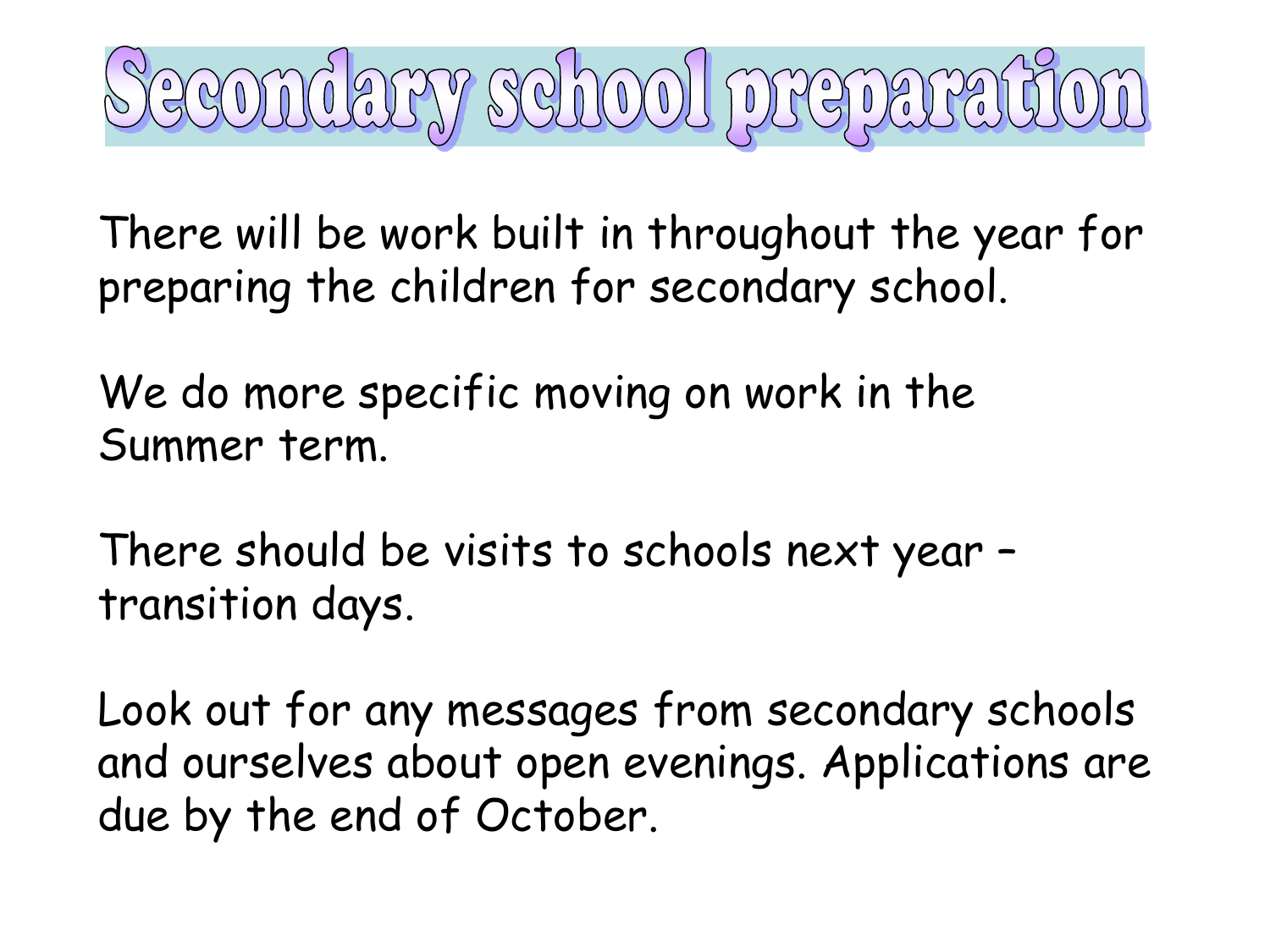

We are currently reading all the job application letters the children wrote us so we can allocate responsibilities for them while they are in Year 6.

Types of responsibilities: House Captains Librarians Delivering messages for the admin team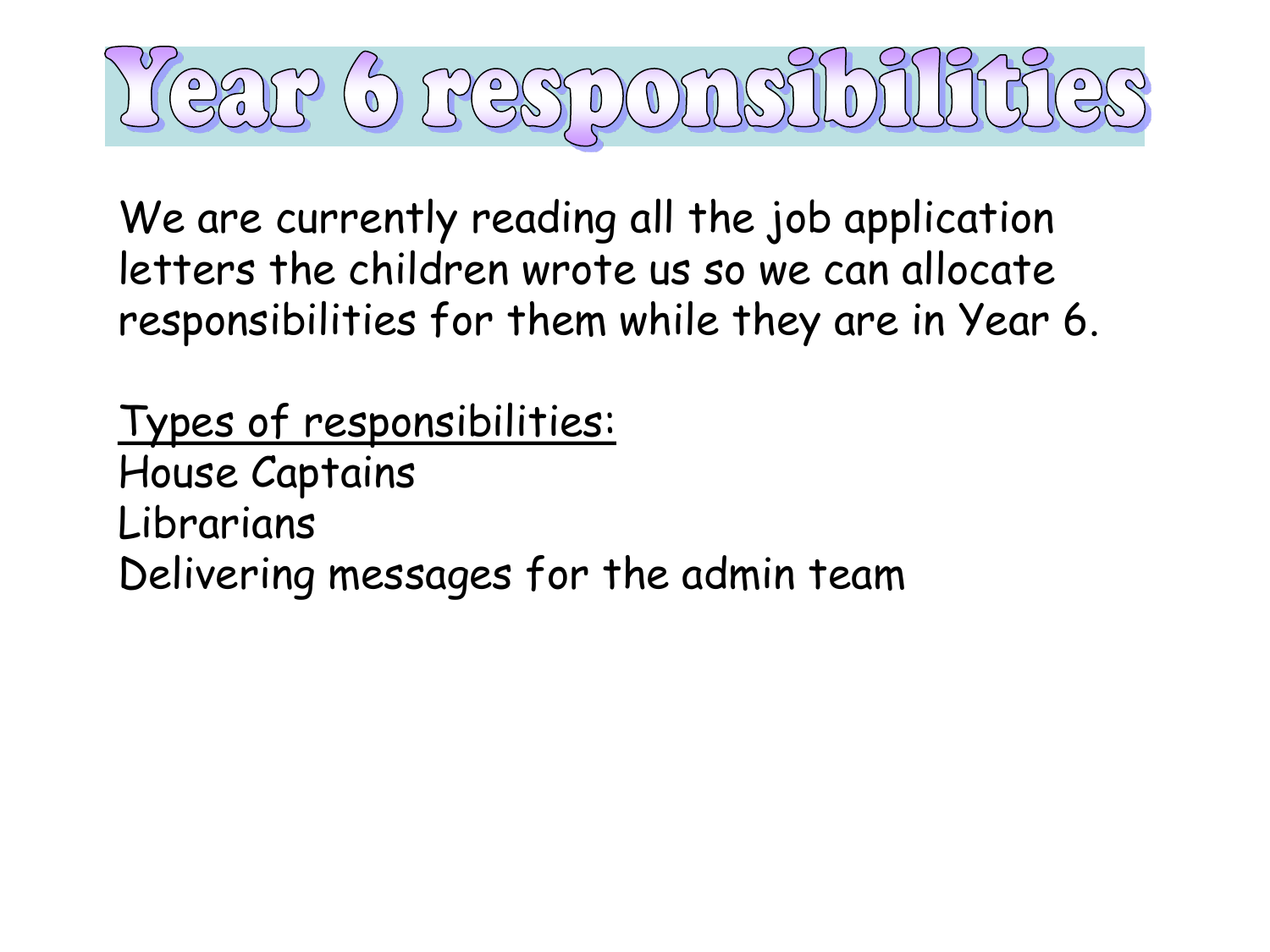# Staff emails

- You can contact your child's class teacher via email.
- twest@william-cobbett.surrey.sch.uk
- gbrown@william-cobbett.surrey.sch.uk
- cferris@william-cobbett.surrey.sch.uk
- glucas@William-Cobbett.surrey.sch.uk
- tcooper@William-Cobbett.surrey.sch.uk
- Please remember that most queries can go through the office. Please contact the office with urgent messages. Teachers have 3 days to reply to emails.